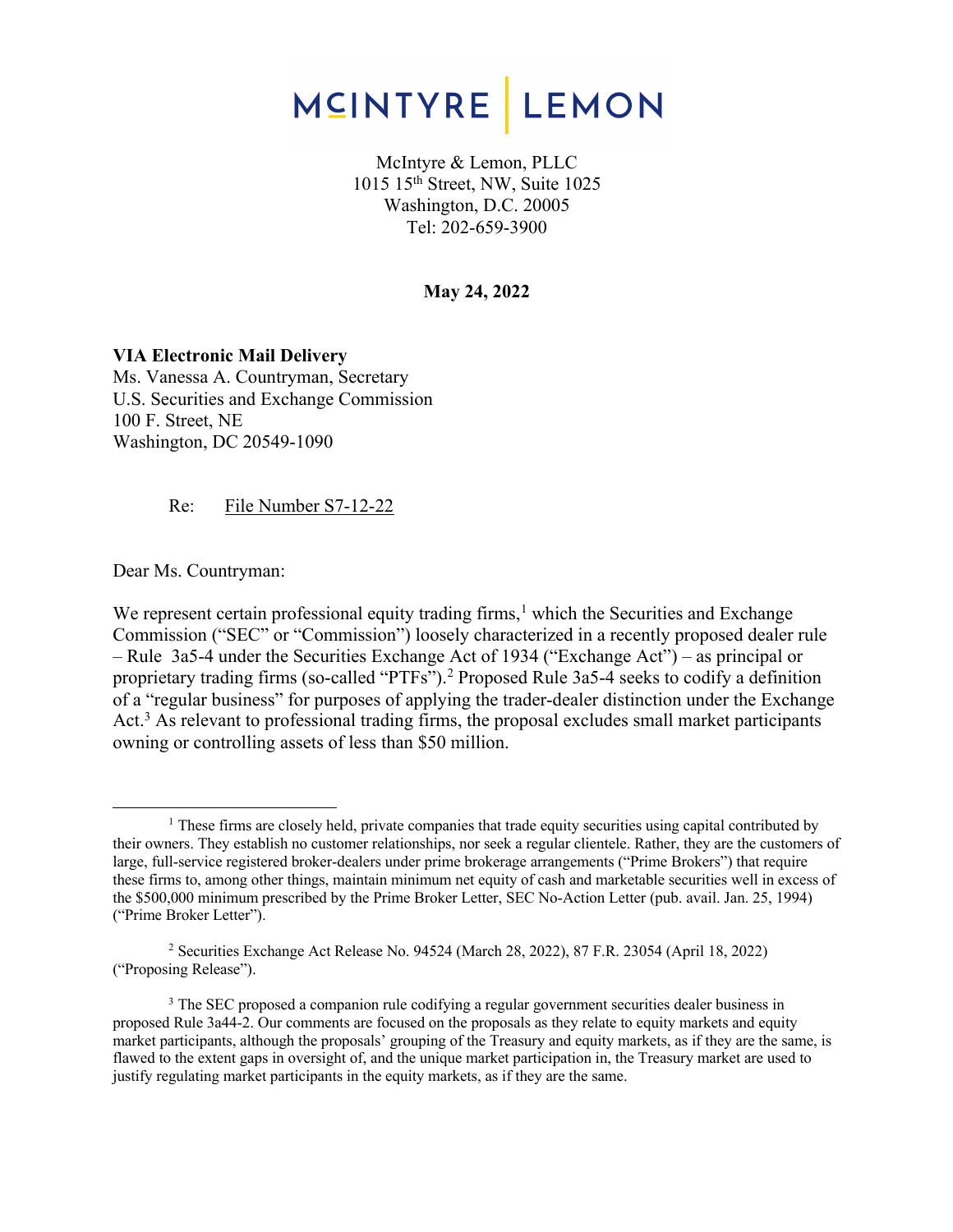We appreciate the opportunity to comment on proposed Rule 3a5-4 and its stated purposes of enhancing transparency, stability, integrity, resiliency, and investor protection in the nation's securities markets via principles of functional dealer regulation.<sup>4</sup> We, however, do not believe an extension of the Exchange Act's dealer regulatory regime to capture professional equity trading firms, heretofore exempt as traders, will remedy the underlying concerns of market volatility that seem to be the impetus for the rule proposals. In other words, it is unlikely the imposition of an expanded dealer regulatory scheme, which is guaranteed to create an entire class of inadvertent dealers, will lead to less volatile or to more stable equity markets. Rather, this over-expansive application of regulation will most certainly raise costs, increase operational burdens, and drive many equity trading firms from the U.S. equity markets, thus leading to unintended adverse market impacts of decreased competition and degraded liquidity.<sup>5</sup>

By its own admission, the Commission conceded the proposed dealer regulations "will not by themselves necessarily prevent future market disruptions."6 We agree. The nexus of registering and regulating exempt traders to the goal of enhanced transparency, stability, integrity, resiliency, and investor protection has not been persuasively made, particularly in light of existing regulatory authority (both exercised and unexercised) more appropriate to achieving a narrowly tailored means-to-an-end rulemaking. Conspicuously absent from the current discussion, at least with respect to the equity markets, are the large trader reporting program, enhanced equity trade reporting through the consolidated audit trail ("CATs Reporting"), risk management, such as prescribed in the Prime Broker Letter and by direct-market access protocols, and the Commission's currently undeployed rulemaking authority to address fraudulent market practices during periods of market volatility, $\lambda$  each of which more directly addresses issues of market structure.

Therefore, we encourage the Commission to withdraw or to not act on the dealer rule proposals in their current iteration to the extent they are premised on a treatment of the Treasury and equity markets, as if they are the same, and, with respect to the equity markets, to the extent the Commission has not considered and analyzed current regulatory programs and its other regulatory authority. That is, if the Commission believes remaining gaps in equity-market regulation exist, we respectfully recommend it refocus efforts on (i) evaluating existing regulations and unexercised regulatory authority authorized by the Market Reform Act of 1990 [Pub. L. 101-432, 104 Stat. 963 (October 16, 1990)] ("Market Reform Act") and (ii) explaining why the large trader reporting and CATs Reporting programs, among others, have been ineffective and, to the extent deemed ineffective, propose modifications to improve their effectiveness instead of adopting yet another set of new regulations aimed at apparently the same

 $7$  15 U.S.C.  $\S 78i(i)$ .

<sup>4</sup> Proposing Release at 23056 and 23060.

<sup>&</sup>lt;sup>5</sup> Academics argue that the advent of automation and the entry into the equity markets of high-frequency and algorithmic traders have significantly improved the equity markets by increasing liquidity and market depth, lowering retail commission costs, and narrowing bid-ask spreads. *See generally* Angel, James J., Harris, Lawrence E., and Spatt, Chester S., *Equity Trading in the 21st Century* (Feb. 23, 2010).

<sup>6</sup> Proposing Release at 23060.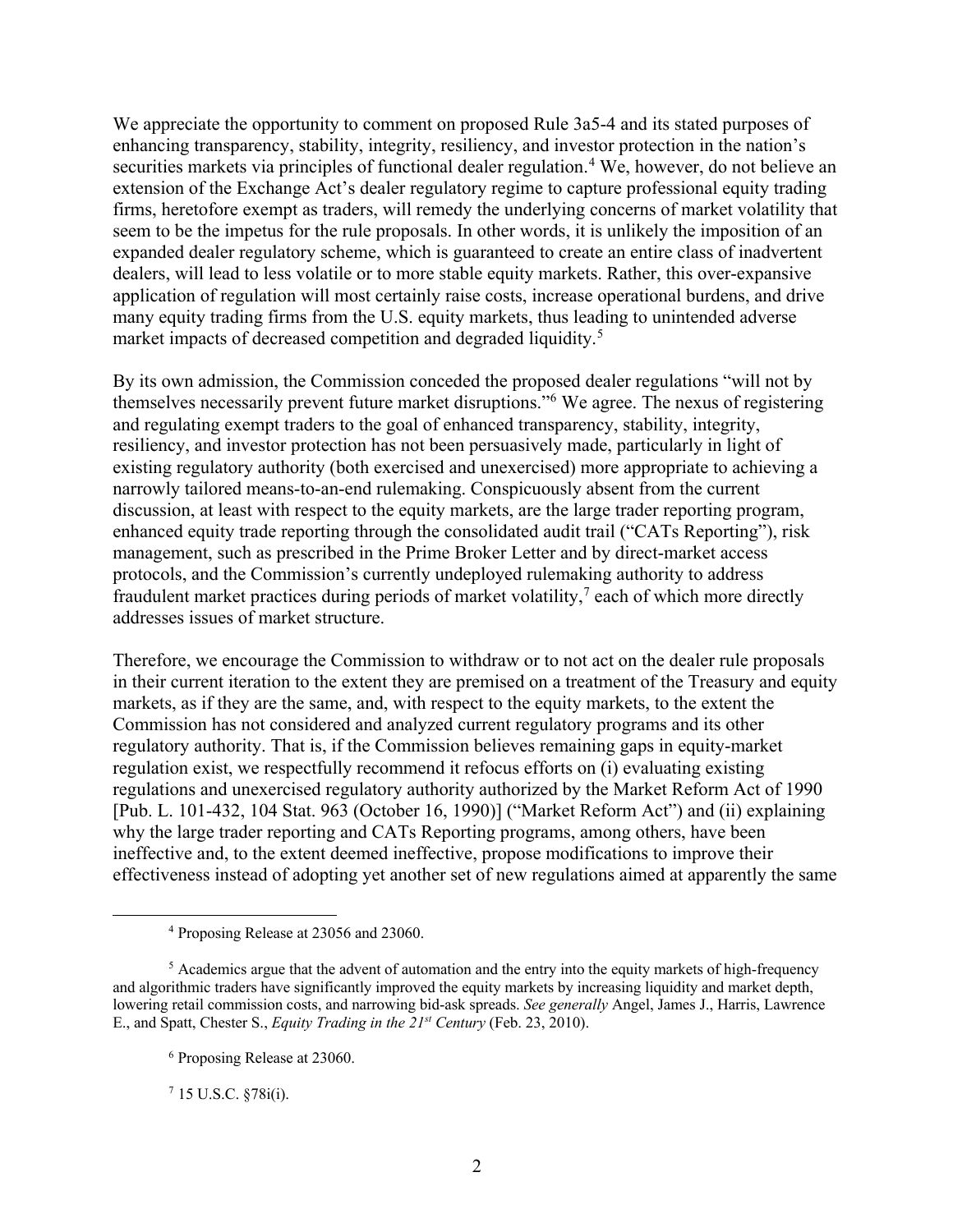market-structure issues. We believe the use of existing regulatory tools more appropriately tailored to market-structure issues is a far superior regulatory alternative to the current proposals that the Commission itself admits will not fully achieve its stated goals.

## **I. THE TRADER EXCLUSION**

### **A. Dealer-Trader Distinction Precedent**

The Exchange Act registers and regulates dealers in securities.<sup>8</sup> Carved out from the Commission's broker-dealer regulatory regime are traders that, even though they buy and sell securities for their own accounts, do not do so as part of a "regular business."<sup>9</sup> Professional trading firms qualify for the trader exclusion in reliance on key interpretative positions developed over time to guide the meaning of a "regular business," which historically and predominantly equated a dealer business with, among other things, an intent to be a dealer (*i.e.*, holding out and/or advertising as a dealer) whose business is public-facing and includes the use of outside capital for trading purposes (*i.e.,* having a regular clientele).10 In contrast to dealers, professional trading firms have no regular clientele (they have no customers). Nor do they seek a regular clientele or outside money, advertise their business, or interface directly with the public (all trading is through the systems and risk-management protocols of their Prime Brokers).

## **B. Proposed Codification of Liquidity Provider**

The SEC now proposes to significantly modify these longstanding positions to capture professional trading firms by codifying three qualitative liquidity standards, which if triggered, effectively serve as a proxy for a *per se* regular dealer business.11 (Government securities dealer

 $9$  15 U.S.C.  $\sqrt{78c(a)(5)(B)}$ .

<sup>10</sup> See, e.g., 15 U.S.C. 78c(a)(38) (statutory text includes holding out as willing to buy and sell securities in market maker definition); Securities Exchange Release No. 63452 (Dec. 7, 2010), 75 F.R. 80174, 80178 (Dec. 21, 2010) ("both the 'security-based swap dealer' definition and the dealer-trader distinction in part turn on whether a person holds itself out as a dealer") ("Swaps Dealer Release"); and Securities Exchange Act Release No. 46745 (Oct. 30, 2002), 67 F.R. 67496, 67499 (Nov. 5, 2002) ("dealers normally have a regular clientele, hold themselves out to the public as buying or selling securities at a regular place of business, have a regular turnover (or participate in the distribution of new issues), and generally transact a substantial portion of their business with investors or, in the case of dealers who are market makers, principally trade with other professionals")). *See also Acqua Wellington North American Equities Fund, Ltd.,* SEC No-Action Letter (pub. avail. July 11, 2001) (setting forth multi-factor characteristics of a dealer); *Fairfield Trading Corp*, SEC No-Action Letter (pub. avail. Jan. 10, 1988); *Continental Grain Company*, SEC No-Action Letter (pub. avail. Nov. 6, 1987); *Louis Dreyfus Corporation*, SEC No-Action Letter (pub. avail. July 23, 1987); and *National Council of Savings Institutions*, SEC No-Action (pub. avail. July 27, 1986) (stating "[a]s a general matter, a trader does not handle other people's money or securities; he does not hold himself out as being willing to buy and sell securities for his own account on a continuous basis").

<sup>11</sup> The Proposing Release notes historical precedent is retained only insofar as it applies to market participants that do not otherwise trigger the liquidity standards codified in the proposed rules. Proposing Release at 23077.

<sup>8</sup> 15 U.S.C. §78o. The Exchange Act broadly defines a dealer generally as "any person engaged in the business of buying and selling securities . . . for such person's own account through a broker or otherwise." 15 U.S.C. §78c(a)(5)(A).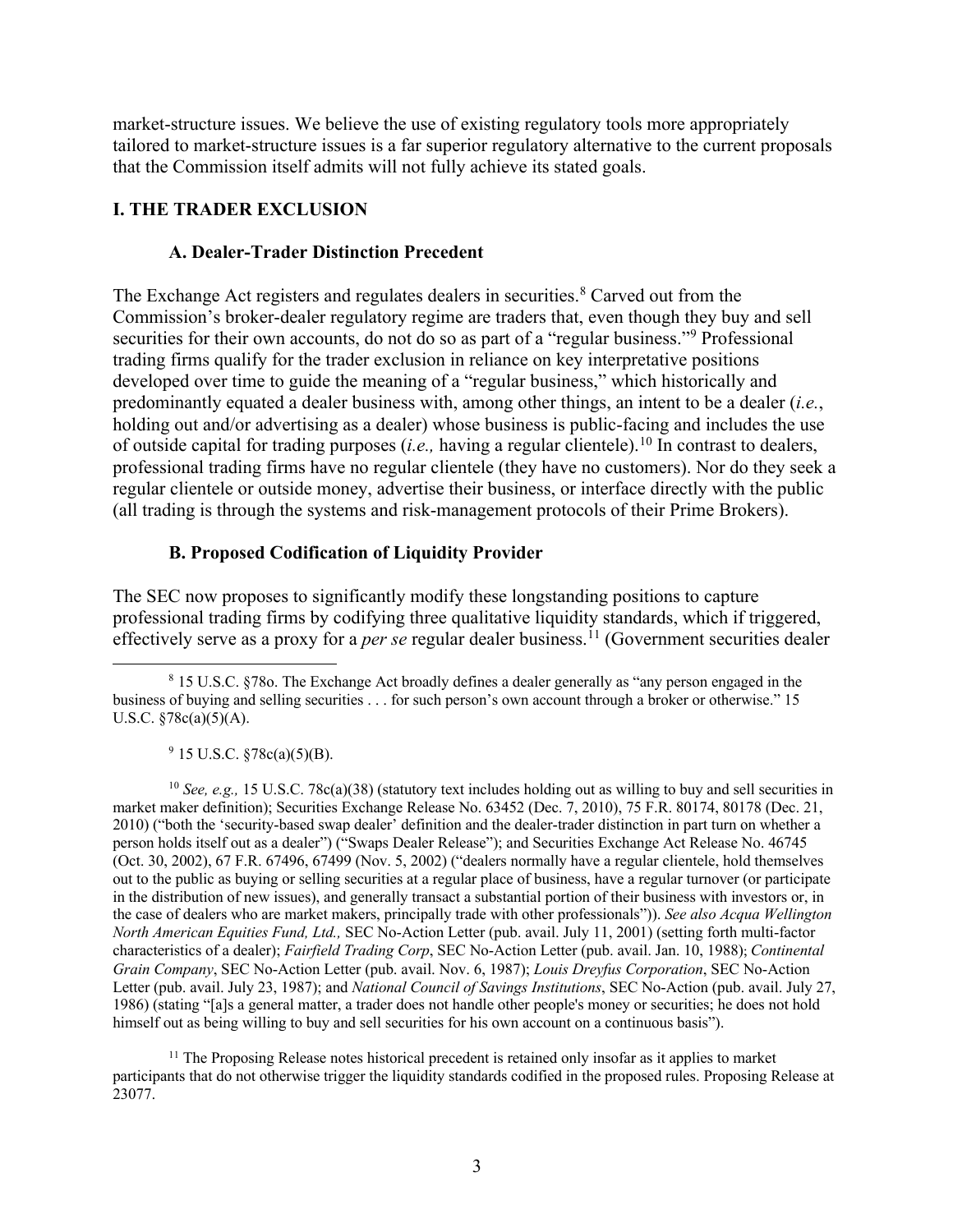status would be measured by an additional quantitative standard based on trading size and volume.) As proposed, a regular business of a securities dealer under Rule 3a5-4 would constitute a "routine pattern" of buying and selling securities such that trading has the effect of providing liquidity to other market participants as a result of one or more of the following standards:

- "routinely making roughly comparable purchase and sales of the same securities/government securities in a day;" or
- "routinely expressing trading interests that are at or near the best available prices on both sides of the market and that are communicated and represented in a way that makes them accessible to other market participants;" or
- "earning revenue primarily by capturing the bid-ask spreads, by buying at the bid and selling at the offer, or from capturing any incentives offered by trading venues to liquidity-supplying trading interests" (collectively, the "Qualitative Standards").

The Commission's introduction of the concept of "liquidity provider" to create *per se* dealer status effectively eliminates a statutory element of intent and longstanding interpretative precedent,<sup>12</sup> as well as replaces the statutory text of "regular" and "continuous" with an amorphous notion of "routine" patterns of liquidity, which the Commission imprecisely describes as falling somewhere between occasional and continuous.13 First, we do not believe such a sweeping change is necessary in light of the significant market regulatory tools already granted to the SEC by the Market Reform Act and other market initiatives, as discussed below. Second, such a significant reordering of the trader exclusion requires more robust support than currently presented by the Commission. The Commission cites a single source, containing a single reference to liquidity, for its apparently "long-held" position that liquidity provision is *de facto* dealer status and, therefore, is justification for creating a single, *per se* test of dealer status based on its notions of liquidity.14 As far as we can surmise, this position is fairly recent and, in

<sup>13</sup> Proposing Release at 23066.

 $12$  For example, a dealer is a market maker if it holds itself out as willing to buy and sell securities on a regular and continuous basis. 15 U.S.C. §78c(a)(38). *See, supra*, note 10. The Proposing Release asserts that activity, not intent matters. Proposing Release at 23062, fn. 91and 23066, fn. 131. Thus, if the rules are adopted as proposed, a trading firm will have no control over its status as a dealer regardless of the intent to be a trader. Instead, market perception apparently is all that matters regardless if a trader never holds out a dealer business to the public or promotes its business to outside clients, all contrary to the statutory text applicable to a market-maker and longstanding precedent guiding the dealer-trader distinction.

<sup>&</sup>lt;sup>14</sup> The SEC cites to a single statement in Securities Exchange Act Release No. 46745 (Oct. 30, 2002), stating a person may be a dealer by "acting as a *de facto* market maker whereby market professionals or the public look to the firm for liquidity." Release 46745, 67 F.R. at 67499. And, even in this 2002 release, the SEC pointed to other factors as relevant to the status as a dealer. References to liquidity provision as a factor in dealer status has been more recent and is one of many factors to consider, not the sole factor. *See also* Securities Exchange Act Release No. 83062 (April 18, 2018), 83 F.R. 21574, 21653 (May 9, 2018) (in proposing Regulation Best Interest, noting dealer activity "may" include, as part of a multi-factor test, acting as a liquidity provider); and Swaps Dealer Release, *supra*, note 10 at 80177 (noting a dealer may include, among other things, providing liquidity services to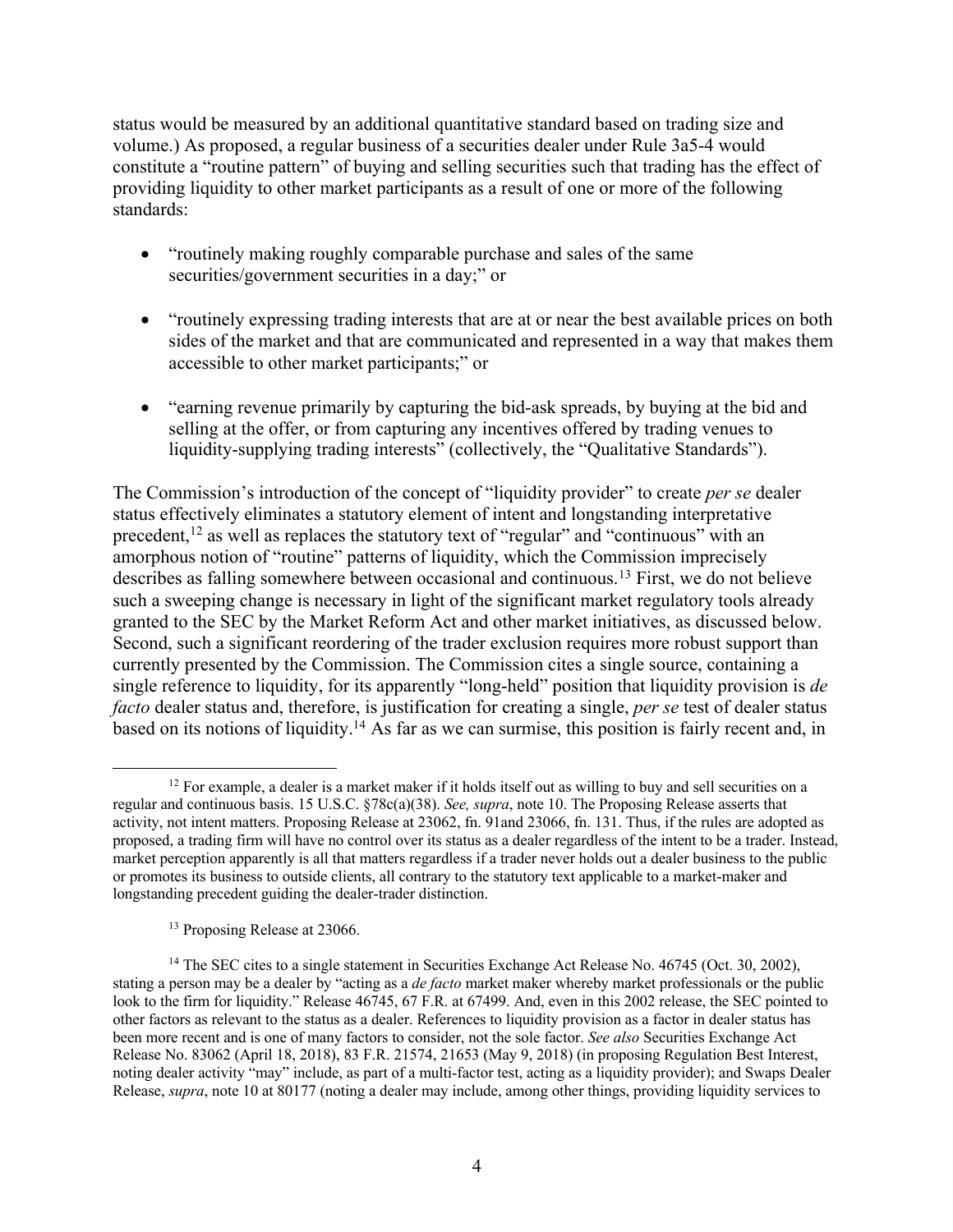contrast here, certainly has not been previously articulated as the exclusive factor relevant to applying the dealer-trader distinction.

Because of their deviation from accepted and historical precedent, as applied, we strongly oppose the use of the Qualitative Standards as a measure of dealer status.

## **II. MARKET RULES REGULATING PROFESSIONAL TRADING FIRMS**

The Proposing Release prominently cites the lack of transparency to "detect, investigate, understand, or address market events, such as the 'flash rally' in October 2014," as justification for sweeping regulatory changes across all markets.15 Reference to the Treasury market event of October 2014 reveals one of several flaws of the proposed dealer rules, namely they seem to treat market features of the Treasury and equity markets as if they are the same. In sharp contrast to implications of the Proposing Release, professional equity trading firms are regulated whereas the same may not be the case for market participants in the Treasury markets, although the Proposing Release does not make specific and distinct comparisons and contrasts in this respect. It should to the extent the Commission is justifying sweeping changes across all markets. For clarification, trading in the equity markets is subject to, among other things, the Commission's large trader program, CATs Reporting, and direct-market access protocols, each of which at the time of implementation was expected to enhance market transparency, discipline, and integrity.

## **A. Large Trader Reporting**

Congress passed the Market Reform Act in response to the market break of October 1987 and perceived evolutionary changes in the equity markets caused by increased institutional and proprietary trading.16 The relevant legislative history stated that the newly enacted market reforms would "strengthen the SEC's oversight of our securities markets and the participants in those markets. It will safeguard the capital formation mechanisms in this country. And,

<sup>15</sup> Proposing Release at 23056.

investors). Traders do not provide services, much less liquidity services, to outside investors. They trade strictly through their Prime Brokers. The Commission's enforcement staff in administrative enforcement actions has invoked liquidity as a measure of dealer status, but unlike the proposals here, only as part of a multi-factor test that has included other factors, such as, interacting with public customers, having a regular clientele, and acting as an underwriter. *See*, *e.g., In the Matter of Ironridge Global Partners, LLC*, Admin. Release No. 3298 (Nov. 5, 2015); and *In the Matter OX Trading,* Admin Release No. 722 (September 5, 2012).

<sup>&</sup>lt;sup>16</sup> The legislative history to the Market Reform Act shows that Congress believed that large trader reporting, among other things, was necessary because "[a]dvances in communications technology, together with the growth of institutional investors, has resulted in significant changes in trading activity and trading strategies. With huge pools of cash and the use of computer-driven automated trading strategies, institutions can rapidly trade millions of shares of stock and thousands of futures contracts in seconds. The markets of 1990 bear little resemblance to the markets of only a decade ago." 136 Cong. Rec. S12,548 (daily ed. Aug. 4, 1990) (statement of Sen. Riegel). The purposes justifying the Market Reform Act's large trader program are remarkably similar to the Commission's justification for proposed Rule 3a5-4. Presumably then, the broad tools granted the Commission by the Market Reform Act would be expected to suffice to address the SEC's current market-structure concerns or, if not, the SEC should explore more robustly the reasons they no longer suffice.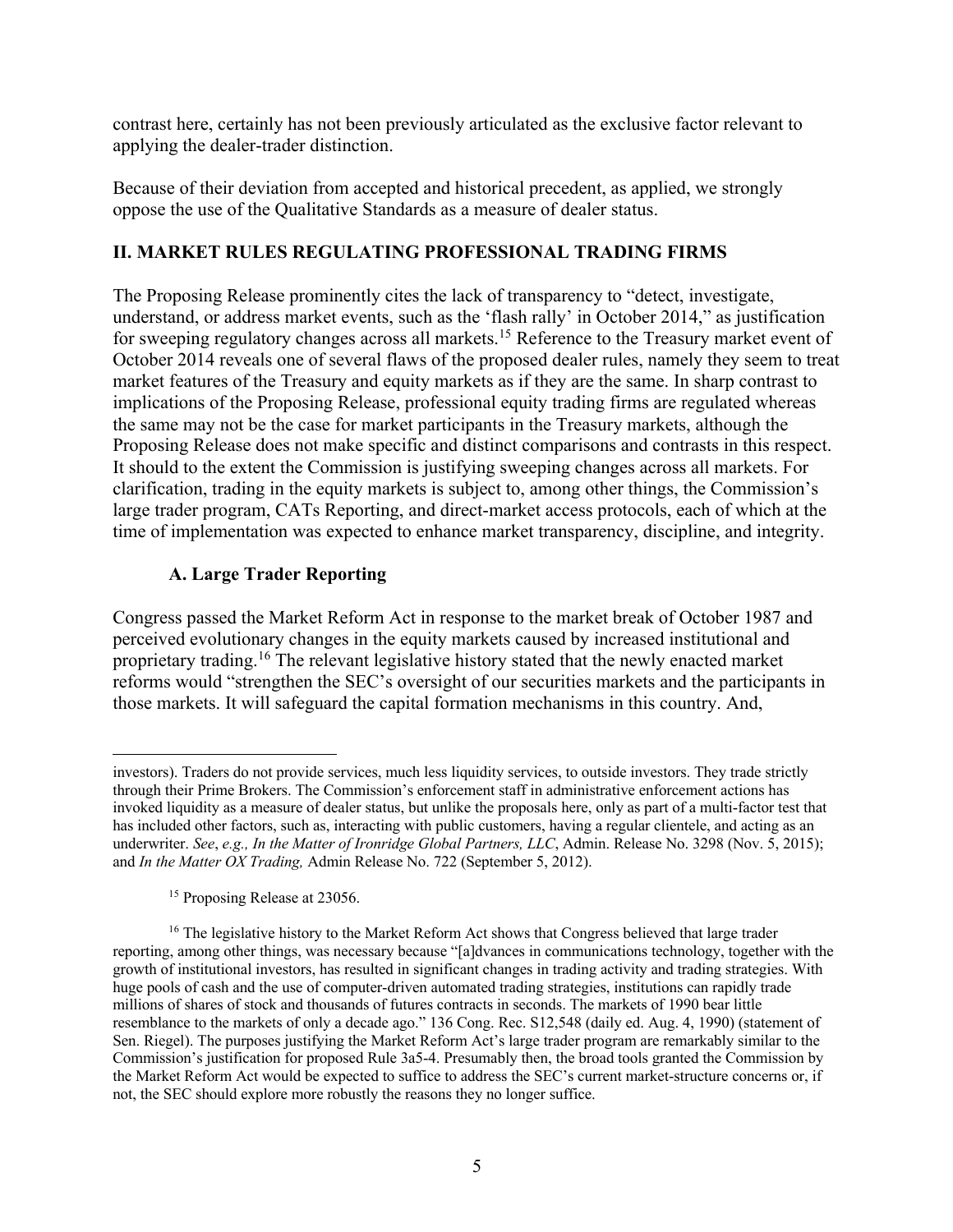furthermore, it will protect investors and enhance investor confidence. This may be the most important feature of the bill."<sup>17</sup>

Among the tools to further these ends, the Market Reform Act granted the Commission authority to obtain the equity securities trading information of professional trading firms, categorized as "large traders."18 Although it took more than two decades since Congress granted large trader authority, the SEC ultimately exercised it by adopting Rule 13h-1under the Exchange Act in response to the disruptive equity market events of May 2010.<sup>19</sup> Importantly, the large trader reporting program registers professional trading firms with the SEC and obtains equity trading information from periodic large trader reports on Form 13H, as well as from the recordkeeping and monitoring requirements imposed on the registered broker-dealers through which professional trading firms transact. At its adoption, the SEC stated that "[t]he large trader reporting requirements are designed to provide the Commission with a valuable source of useful data to support its investigative and enforcement activities, as well as facilitate the Commission's ability to assess the impact of large trader activity on the securities markets, to reconstruct trading activity following periods of unusual market volatility, and to analyze significant market events for regulatory purposes."20

Given the stated purposes and the authority of the Market Reform Act, it seems the large trader program was intended to address the precise market concerns the Commission now believes must be remedied by more expansive and aggressive dealer regulation. Nowhere in the Proposing Release, however, did the Commission address the large trader reporting program and why it has been ineffective in furtherance of the SEC's mission to ensure fair and orderly markets. Inasmuch as the initiatives of the Market Reform Act represented "a major step in giving . . . market regulators the tools they need to ensure the continued integrity of [the country's] capital markets,"21 the Commission, at a minimum, should explain why the oversight tools granted by Market Reform Act need to be replaced by a super dealer regulatory regime that, by its own concessions, will fall short of achieving its regulatory goals.

## **B. Market Volatility Rule-Making Authority**

Bolstering the market transparency tools of the Market Reform Act is the anti-manipulation rulemaking authority prescribed by Section 9(i) of the Exchange Act, which, among other things, gives the SEC rulemaking authority "to prohibit or constrain, during periods of extraordinary market volatility, any trading practice in connection with the purchase or sale of equity securities that the Commission determines (A) has previously contributed significantly to extraordinary

 $17136$  Cong. Record S13,771 (daily ed. Sept. 28, 1990) (statement of Sen. Dodd).

<sup>&</sup>lt;sup>18</sup> The Market Reform Act amended the Exchange Act to add Section 13(h) to enable the SEC to monitor the equity trading of professional trading firms. 15 U.S.C. §78m(h).

<sup>19</sup> Securities Exchange Act Release No. 64976 (July 27, 2011), 76 F.R. 46960 (Aug. 3, 2011).

<sup>20</sup>*Id.*

 $21136$  Cong. Rec. S12,548 (daily Aug. 4, 1990) (statement Sen. Dodd).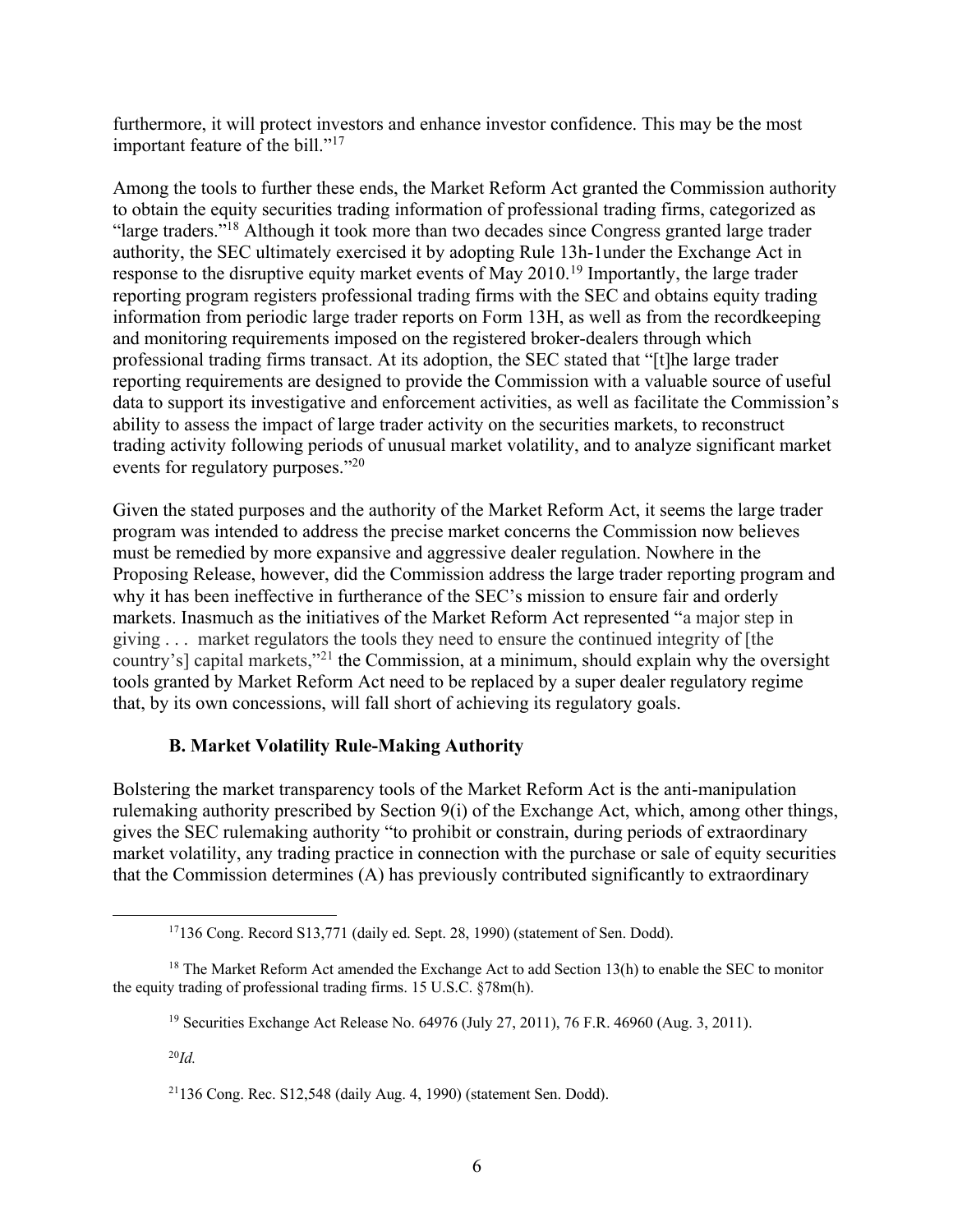levels of volatility that have threatened the maintenance of fair and orderly markets; and (B) is reasonably certain to engender such levels of volatility if not prohibited or constrained."22 The nexus of this two-decades-old rulemaking authority to the Commission's stated goals of enhancing stability, integrity, and investor protection is direct, precise, and clear. And, by its terms, it applies to all market participants across the equity markets, yet it remains unexercised. If the real goal were truly to enhance market stability and market integrity, it seems logical that the Commission would have considered this direct, albeit unexercised, rulemaking authority as a more cost-effective and less burdensome alternative to the sweeping, and admittedly less effective, proposals contained in Rule 3a5-4.

Accordingly, we respectfully request that the Commission strongly consider its rulemaking authority under Section 9(i) as an alternative to its current proposal.

# **C. CATs Reporting**

Also citing May 2010 disruptive market events as justification for an improved audit trail, the SEC adopted Rule 613 under the Exchange Act to implement a system of order reporting across all equity markets.23 CATs Reporting, currently an ongoing and comprehensive order audit program, covers the entire life cycle of equity trades of professional equity trading firms in order to allow "regulators to efficiently and accurately track all activity in NMS securities throughout the U.S. markets."24 The Proposing Release omits explanation why CATs Reporting is insufficient to achieve enhanced market transparency and integrity. Indeed, CATs Reporting is still in its infancy and its benefits to the equity markets likely not fully appreciated. Thus, it seems any cost-benefit analysis would be seriously flawed in the absence of a full appreciation and analysis of CATs Reporting. For this reason, we cannot support proposed Rule 3a5-4 because it prematurely and less effectively addresses market-structure issues more appropriately reserved, not only for initiatives prescribed by the Market Reform Act, but also the enhancements expected of an improved order audit trail represented by CATs Reporting.

## **D. Risk-Reducing Measures**

We are unaware of any systemic market risk posed by professional trading firms as a result of significant settlement fails that would lead the Commission to question market resiliency and investor protection. Although professional trading firms are not subject to the Commission's netcapital rule and the continuous maintenance of minimum levels of net capital, they are subject to capital requirements prescribed by the Prime Broker Letter. In particular, they are subject to minimum net equity requirements of at least \$500,000 in cash and marketable securities. As a matter of course, and depending on the prime brokerage relationship, these minimums are many times that amount and, in practice, are set at cash and marketable securities typically in the tens of millions of dollars.

 $22$  15 U.S.C.  $$78i(i)$ .

<sup>23</sup> Securities Exchange Act Release No. 67457 (July 18, 2012), 77 F.R. 45722 (Aug. 1, 2012).

<sup>24</sup> *Id.* at 45723.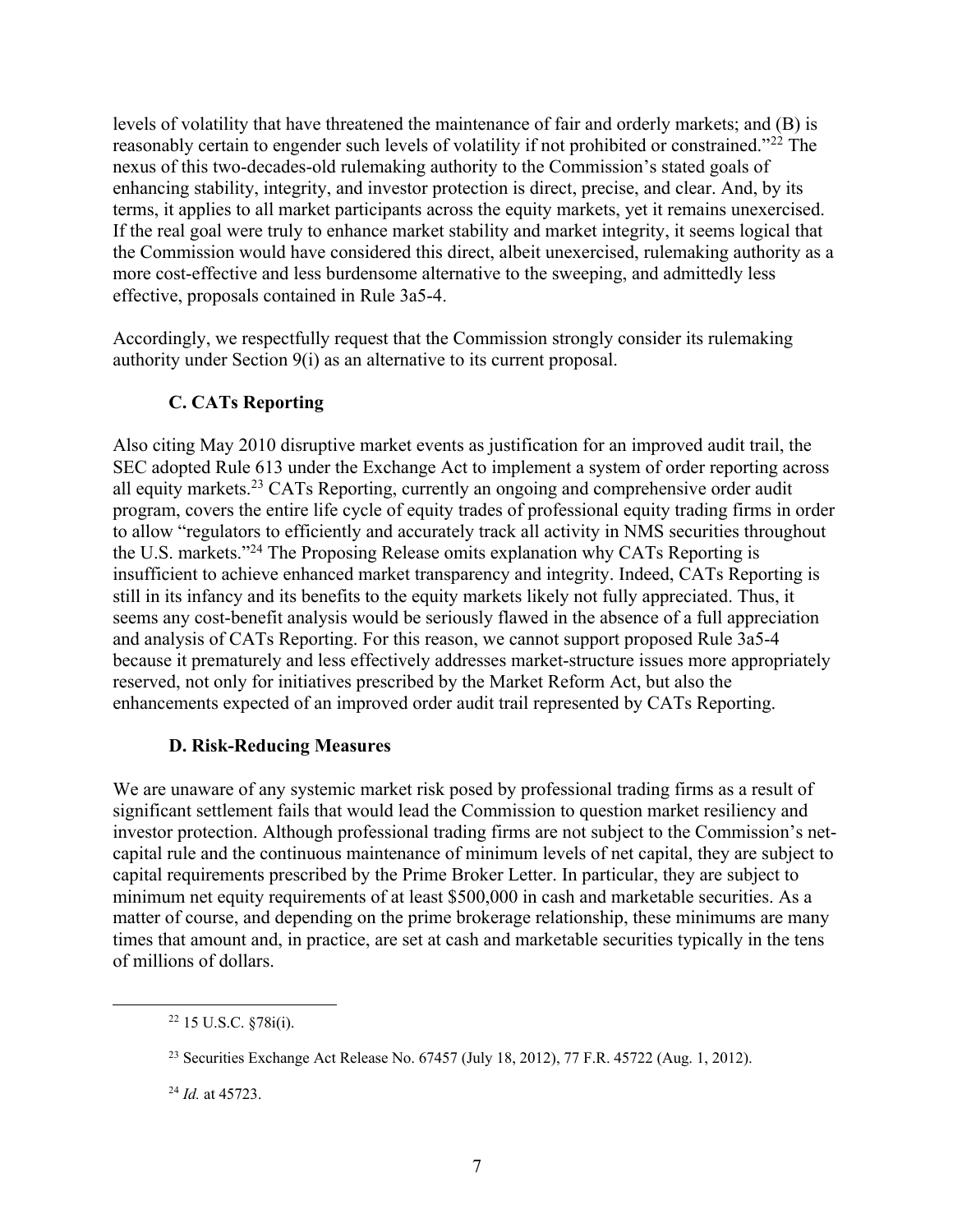The Proposing Release does not address the regulatory requirements of the Prime Broker Letter and how those prescribed protocols may benefit or fall short of benefitting the maintenance of orderly markets; nor does it analyze other market risk-reducing measures prescribed by Rule 15c3-5 under the Exchange Act, which like the large trader program, CATs Reporting system, and other rules, was adopted precisely to apply to the market access of all traders and to specifically address potential market vulnerabilities raised by high-speed, high-volume, and automated algorithmic trading and to prevent "naked" or unfiltered access to trading markets.<sup>25</sup> Again, any cost-benefit analysis that omits these important market initiatives seems flawed and less than credible justification for the costly and burdensome regulatory initiatives contained in the proposed, expanded dealer regulations.

### **III. CONCLUSIONS**

In conclusion, and in response to one of the Commission's comment requests, many professional trading firms would be expected to restructure their operations to avoid dealer regulation, although quantification of that number or the market impact is difficult to ascertain absent a qualified economic analysis beyond this comment letter and most certainly the 60-day comment period. Some firms may exit the U.S. equity markets entirely. Others may modify their trading strategies or operations to qualify for the exclusion for small market participants. The \$50 million asset test prescribed by the exclusion raises its own set of practical questions as to application. Namely, is it measured continuously in the same way net-capital compliance is measured, or is it measured periodically and, if so, how frequently? Is it measured on a levered or un-levered basis? Are the minimum net equity amounts required by the Prime Broker Letter carved out in recognition those amounts are segregated and not eligible for trading? That is, is the asset test based upon available trading power or all assets, regardless of their availability to be deployed for trading activities?

Additionally, how will the proposed registration requirements practically adapt to fluctuations of assets? Namely, will firms register and deregister as dealers as their assets fluctuate in value and, for those periods of fluctuation and non-registration, will contracts entered into be subject to voidability pursuant to Section 29(b) of the Exchange Act, while firms undertake the lengthy process for membership in a self-regulatory organization? The proposals do not address these and other practical implications. As noted above, we believe more effective and potentially more cost-efficient avenues of oversight already exist for the equity markets, which were not considered in the Proposing Release and, notably, any cost-benefit analysis seeking less burdensome regulatory alternatives. For these reasons, as detailed herein, we are unable to support and in fact strongly oppose the regulatory initiatives sought by proposed Rule 3a5-4.

\* \* \* \* \* \*

<sup>&</sup>lt;sup>25</sup> Securities Exchange Act Release No. 63421 (Nov. 3, 2010), 75 F.R. 69792, 69794 (Nov. 15, 2010).